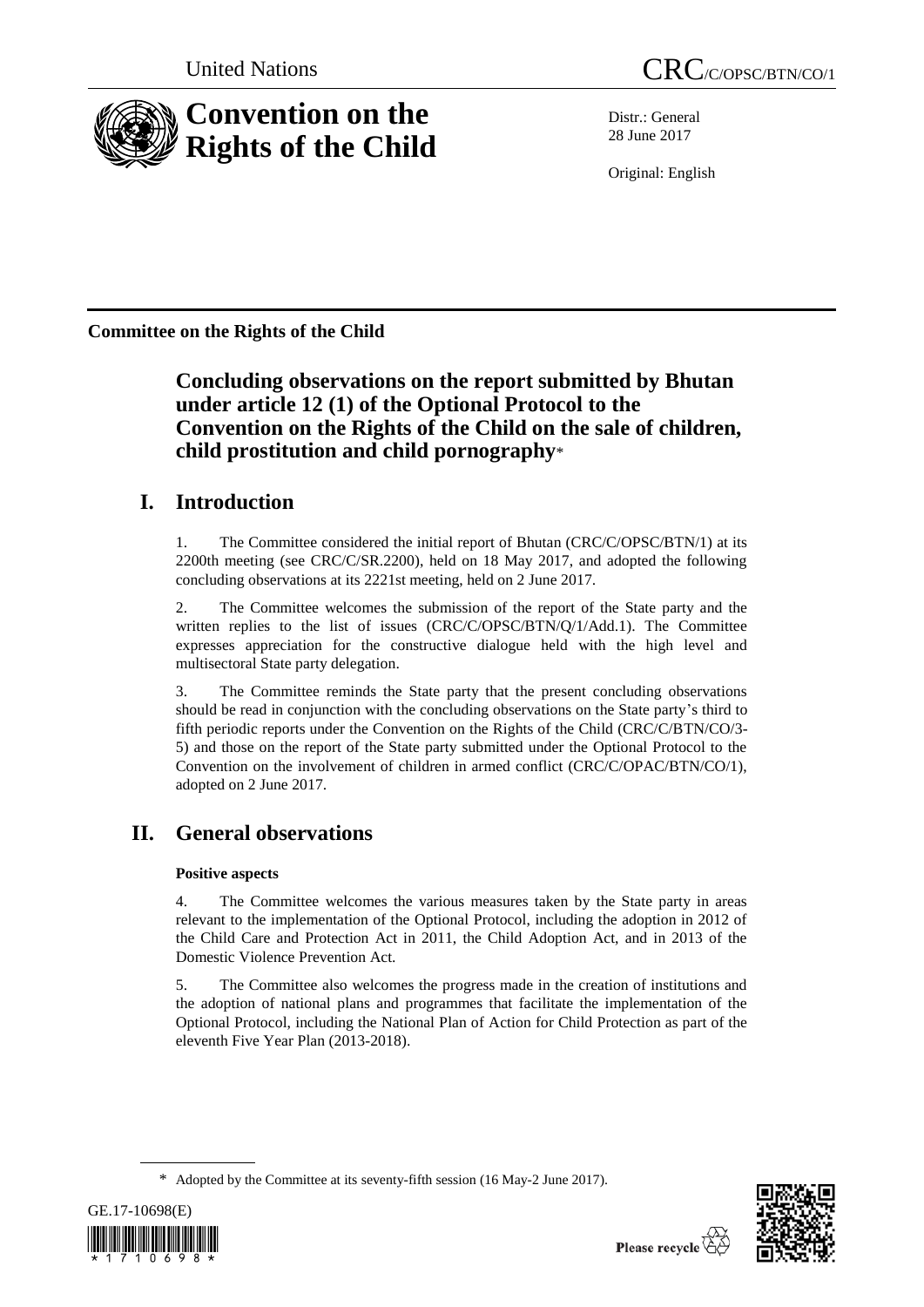## **III. Data**

#### **Data collection**

6. The Committee notes that the Royal Bhutan Police receives and processes cases involving offences against children and records profiles of repeat offenders. It also notes there have been no reported cases of sale of children, child prostitution and child pornography in the State party. The Committee is however concerned about the existing challenges and limitations in collecting data, as acknowledged by the State party itself, including the limited knowledge of children's rights and protection issues and the absence of a comprehensive mechanism for the collection of disaggregated data for child protection and care.

7. **The Committee recommends that the State party develop and implement a comprehensive, coordinated and effective system of data collection, analysis, monitoring and impact assessment on all areas covered by the Optional Protocol. The data should be disaggregated by sex, age, nationality and ethnic origin, region and socioeconomic status, with particular attention to children who are at risk of becoming victims of crimes under the Optional Protocol, particularly children from economically disadvantaged situations, children of single parents and children of parents who are addicted to gambling. Data should also be collected on the number of reported cases, investigations and prosecutions carried out and sentences issued, disaggregated by the nature of the offence.**

## **IV. General measures of implementation**

#### **Legislation**

8. The Committee notes the enactment of legislation regarding children's rights but is concerned that current laws do not address effectively all acts relating to the sale of children as defined in articles 2 and 3 of the Optional Protocol.

9. **The Committee recommends that the State party ensure that all acts and activities related to the sale of children as defined in articles 2 and 3 of the Optional Protocol are fully criminalized under its criminal and child rights laws.**

#### **Comprehensive policy and strategy**

10. The Committee is concerned that the State party has not developed a comprehensive policy and strategy on the rights of the child under the Optional Protocol.

11. **The Committee recommends that the State party develop a comprehensive policy and strategy on the rights of the child, encompassing all children and all issues covered under the Optional Protocol, allocate suitable human and financial resources for its implementation and, in doing so, take into account the outcome documents adopted at the World Congresses against Commercial Sexual Exploitation of Children, held in Stockholm in 1996, in Yokohama, Japan, in 2001 and in Rio de Janeiro, Brazil, in 2008.**

#### **Coordination and evaluation**

12. The Committee is concerned about the lack of clarity regarding coordination of the various entities working on children's rights issues, including the National Commission for Women and Children, the National Child Welfare Committee, the Ministry of Home and Cultural Affairs, the Ministry of Labour and Human Resources, the Ministry of Health, the Commission for Monastic Affairs, the Royal Bhutanese Police and the Royal Court of Justice. The Committee is also concerned that the National Child Welfare Committee, established by the Child Care and Protection Act, does not have the mandate to cover the rights of all children and is only responsible for children considered to be in "difficult circumstances".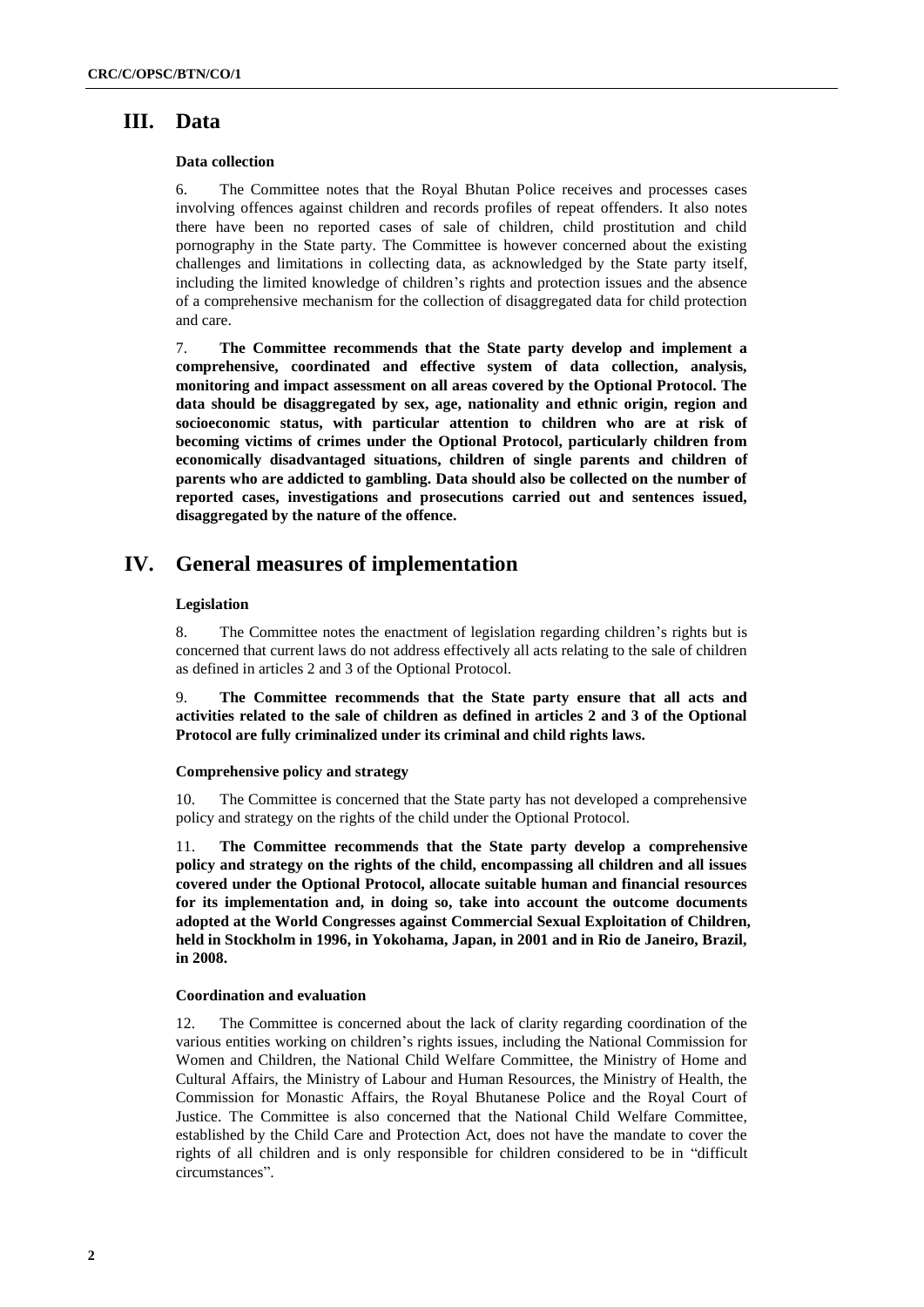13. **With reference to paragraph 7 of its concluding observations on the State party's combined third to fifth periodic report under the Convention, the Committee recommends that the State party ensure better coordination among the various entities working on developing and implementing children's rights policies, and establish a government entity with the clear mandate to provide leadership and effective general oversight for the coordination and evaluation of activities on children's rights under the Convention and its Optional Protocols across sectoral ministries and at all levels of government.**

#### **Dissemination and awareness-raising**

14. The Committee regrets the limited information on dissemination and awarenessraising activities on the Optional Protocol.

15. **The Committee recommends that the State party develop and implement awareness-raising programmes, campaigns and dissemination activities to ensure that the provisions of the Optional protocol are widely known by the general public, including parents and children, government officials and professionals working with and for children.**

#### **Training**

16. The Committee regrets the limited information on training programmes and activities regarding the Optional Protocol.

17. **The Committee recommends that the State party develop and implement training programmes on their responsibilities under the Optional Protocol for all professional groups working with and for children, including law enforcement officials, teachers, health personnel, social workers and personnel of childcare institutions, government officials at national and local levels and religious authorities.**

#### **Allocation of resources**

18. The Committee is concerned about the absence of information regarding the funds allocated to combating the sale of children, child prostitution and child pornography, including preventing offences under the Optional Protocol and caring for, rehabilitating and reintegrating child victims.

19. **The Committee recommends that the State party ensure the allocation of resources adequate for combating the sale of children, child prostitution and child pornography, preventing offences under the Optional Protocol and providing appropriate care for child victims, and present information in this regard in its next report to the Committee.** 

## **V. Prevention of the sale of children, child prostitution and child pornography (art. 9 (1) and (2))**

#### **Measures adopted to prevent offences prohibited under the Protocol**

20. The Committee welcomes the mapping and assessment workshop held in 2011, the establishment of a child protection system and the creation in 2004 of the organization Respect, Educate, Nurture and Empower Women and work it carries out with girls and women in disadvantaged situations. It also welcomes the Youth Development Fund on children's rights and child protection. The Committee is however concerned that issues related to the Optional Protocol have not been fully integrated into activities aimed at preventing offences under the Optional Protocol, namely, outreach and awareness programmes, community and counselling services and in the Druk Adolescent Initiative on Sexual Awareness Network, which aims at incorporating children's issues into national policies.

21. **The Committee recommends that the State party integrate into its children's rights and protection programmes and initiatives actions specifically aimed at**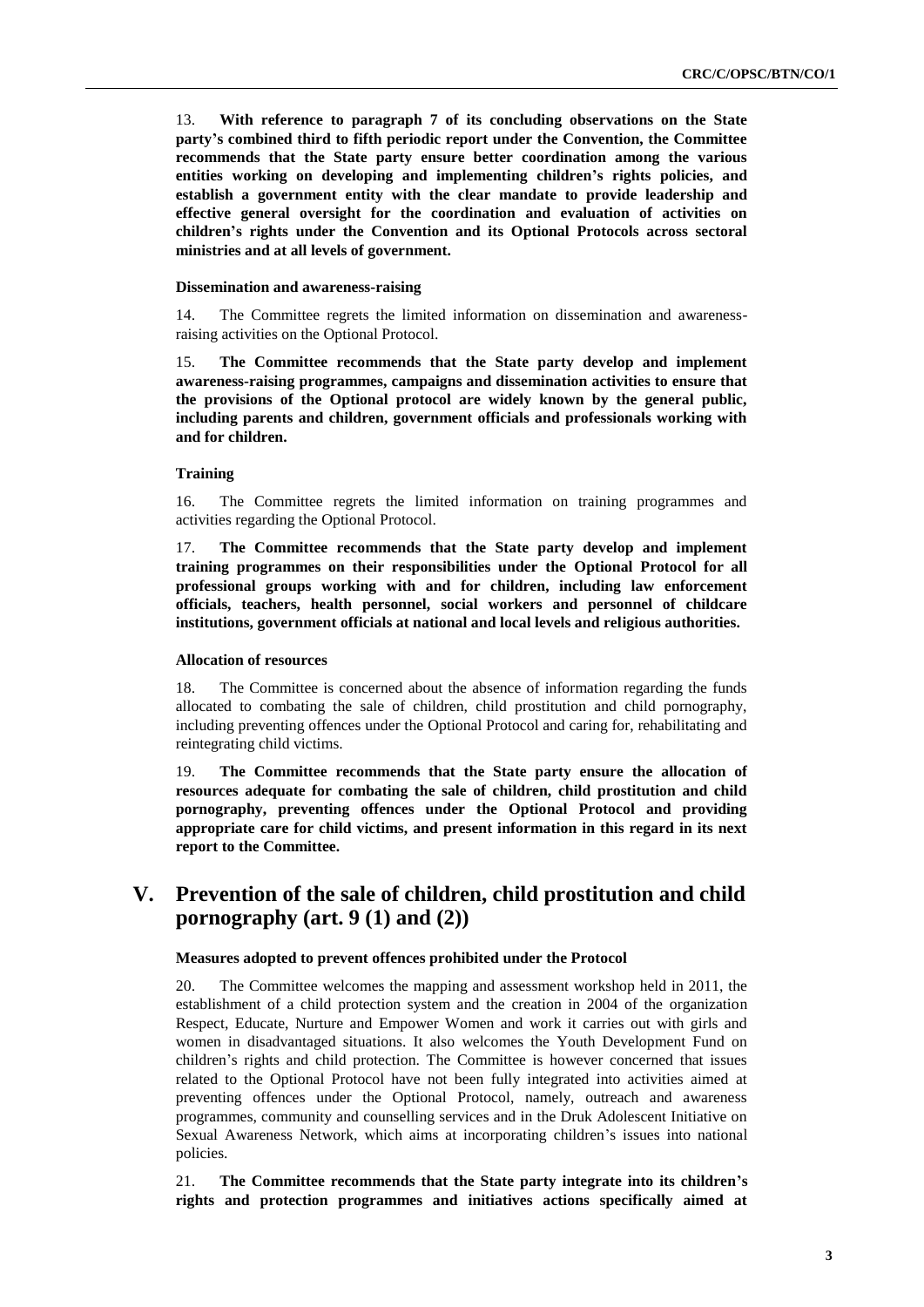**preventing offences under the Optional Protocol, including through public policy measures to address the root causes triggering children's vulnerabilities to those offences, in particular in the child protection system, and in the work of the organization Respect, Educate, Nurture and Empower Women, the Druk Adolescent Initiative on Sexual Awareness Network and the Youth Development Fund.** 

#### **Child sex tourism**

22. The Committee is concerned about children, especially girls from remote villages and from disadvantaged socioeconomic backgrounds, working in *drayangs* (entertainment centres) being vulnerable to child sex tourism.

23. **The Committee recommends that the State party conduct a study on the situation of children, especially girls from remote villages and from disadvantaged socioeconomic backgrounds, working in** *drayangs* **(entertainment centres), to identify potentially exploitative situations and, on the basis of those findings, develop and implement preventative and rehabilitation measures. It also recommends that the State party conduct advocacy with the tourism industry on the harmful effects of child sex tourism, widely disseminate the World Tourism Organization Global Code of Ethics for Tourism among travel agents and tourism agencies, and encourage those enterprises to become signatories to the Code of Conduct for the Protection of Children from Sexual Exploitation in Travel and Tourism.** 

#### **Measures to prevent and address online child sexual exploitation and abuse**

24. The Committee is concerned about the risk of online child sexual exploitation and abuse, particularly in the context of increasing and widespread use of social media in the State party.

25. **With reference to the Human Rights Council resolution 31/7 on the rights of the child, in which the Council addresses information and communications technologies and child sexual exploitation, and to the outcomes of the 2014 London and 2015 Abu Dhabi "We Protect" summits, the Committee recommends that the State party adopt a national response for preventing and addressing online child sexual exploitation and abuse, in close collaboration with relevant industries and organizations, consisting at a minimum of:** 

(a) **A national policy to prevent and respond to online child sexual exploitation and abuse through an appropriate legal framework, a dedicated coordination and oversight entity and specific analysis, research and monitoring capabilities;** 

(b) **A strategy for preventing online child sexual exploitation and abuse, including a public education programme to raise awareness on online behaviour and safety, and for gaining knowledge of and reporting online child sexual exploitation and abuse offences;**

(c) **A dedicated, proactive, responsive and victim-focused criminal justice system with a trained police force, prosecution and judiciary and a national database linked to the International Criminal Police Organization (INTERPOL) database.**

# **VI. Prohibition of the sale of children, child pornography and child prostitution and related matters (arts. 3, 4 (2) and (3) and 5-7)**

#### **Existing criminal or penal laws and regulations**

26. The Committee is concerned that the criminal law in the State party does not define and criminalize sale of children as defined in article 3 of the Optional Protocol.

27. **The Committee recommends that the State party, in conformity with article 3 of the Optional Protocol, explicitly define and criminalize as sale of children the**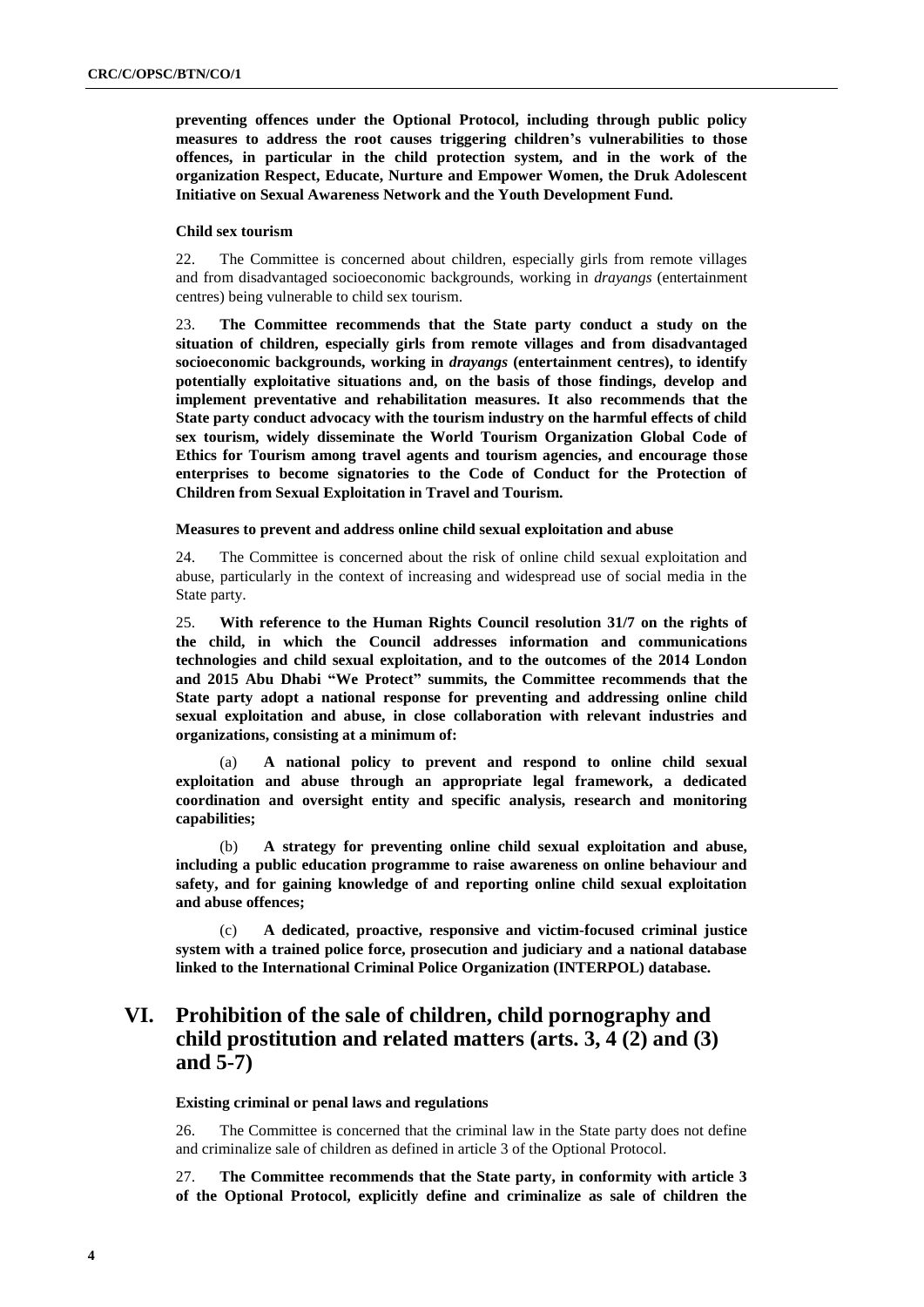**offering, delivering or accepting, by whatever means, of a child for the purpose of the sexual exploitation of the child, the transfer of organs of the child for profit and the engagement of the child in forced labour.**

#### **Liability of legal persons**

28. The Committee notes that general laws cover liability of legal persons but is concerned they do not specifically define how legal persons, including corporations, may be held liable for acts or omissions related to the sale of children, child prostitution and child pornography.

#### 29. **The Committee recommends that the State party revise its legislation to ensure that legal persons can be held liable for offences in conformity with article 3 (4) of the Optional Protocol.**

#### **Extraterritorial jurisdiction and extradition**

30. The Committee is concerned that there are no legal provisions governing extraterritorial jurisdiction for offences under the Optional Protocol. The Committee notes that the High Court has the jurisdiction for purposes of extradition and that the Royal Government of the State party may extradite individuals under certain circumstances.

31. **The Committee recommends that the State party ensure that its legislation explicitly enables it to establish and exercise extraterritorial jurisdiction over all offences under the Optional Protocol and may consider the use of the Optional Protocol as a legal basis for extradition in the absence of an extradition treaty.** 

# **VII. Protection of the rights of child victims (arts. 8 and 9 (3) and (4))**

#### **Measures adopted to protect the rights and interests of child victims of offences prohibited under the Optional Protocol**

32. The Committee welcomes the procedures established by the Child Care and Protection Act to protect the rights of child victims, including assessing their best interests and protecting their privacy. The Committee is however concerned about the limited capacity of professionals working with and for children, in particular the judiciary, the police, teachers, health personnel, social workers and monasteries, in identifying and addressing offences under the Optional Protocol. The Committee is also concerned about the lack of information regarding procedures to identify child victims and to ensure their right to redress.

#### 33. **The Committee recommends that the State party:**

(a) **Develop and implement education and training programmes targeting the judiciary, the police, teachers, health personnel, social workers and monasteries about preventive measures and harmful effects of the offences in the Optional Protocol;** 

(b) **Establish mechanisms and procedures for the early identification of child victims and prompt processing of cases of offences under the Optional Protocol, including by establishing cooperation processes between all relevant entities, and ensure that they have access to adequate procedures to seek compensation for damages from those legally responsible.**

#### **Criminal justice system protection measures**

34. The Committee is concerned about the lack of information regarding procedures to ensure that child victims are not treated as offenders.

35. **The Committee recommends that the State party provide child victims with adequate and explicit protection in the criminal justice system to ensure that they are**